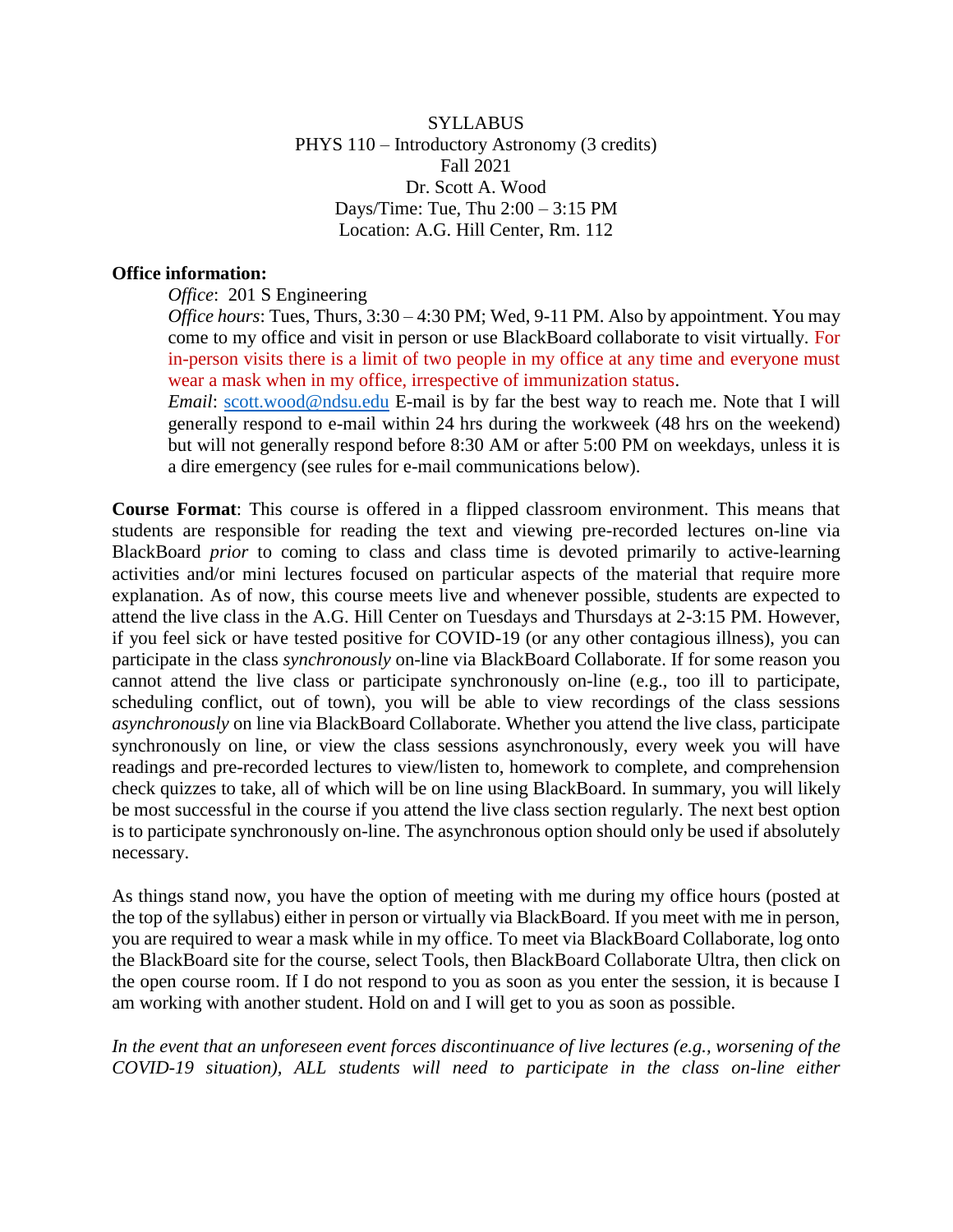*synchronously or asynchronously. In such a case, office hours will be available only through BlackBoard Collaborate*.

**PHYS 110L - Introductory Astronomy Lab**: This lab is independent of the PHYS 110 lecture course. The instructor for PHYS 110 is not the same as the instructor for PHYS 110L. All questions about the lab should be directed to the instructor for the lab.

**Course Description:** Qualitative (mostly) survey of past and current scientific understanding of the universe including constellations, planetary explorations, stellar evolution, galaxies, and origin of the universe. There will be a focus on the physical mechanisms behind star structure, planetary formation, and evolution of the universe. While you will be required to work with some equations and do some simple calculations, the level of mathematics required will be simple arithmetic and high-school algebra (plugging numbers into equations, rearranging simple equations, use of logarithms and exponents). Occasionally in the text or lecture material some basic geometry or trigonometry will be used but students will not have to employ these branches of mathematics. No calculus or higher mathematics will be used.

#### **General Education Approved Course for the Science & Technology (S) category**:

This course has been approved by the NDSU Faculty Senate to meet the requirements for the Natural and Physical Sciences Learning Outcome. Students will (i) analyze components and dynamics of natural and physical worlds, (ii) develop models to explain phenomena within the natural and physical worlds, and (iii) apply methods of scientific inquiry to enhance their understanding of the natural and physical world

**Course Objectives:** The goal of this course is to provide students with knowledge and understanding of the basic principles of science and astronomy. Additionally, this course will help students attain an appreciation for the impact of astronomy on our society, history, and progress of the other sciences. By the end of the semester, successful students will be able to:

- 1) Describe and explain major concepts and theories in astronomy.
- 2) Evaluate evidence and arguments in astronomy and science more generally.
- 3) Distinguish science from pseudoscience.
- 4) Analyze data and interpret their meaning.
- 5) Describe major events in the history of astronomy and relate those to the development of modern astronomy.

#### **Prerequisite:** High-school algebra.

**Text/Course Materials**: No matter which option you are using to participate in the class sessions, you will need access to a computer with an internet connection so that you can access BlackBoard. If you will participate in the class sessions in the on-line synchronous mode, your computer will need to have a functioning microphone and ideally a functioning video camera.

As far as a textbook is concerned, I have selected an e-book that also provides you access to an online homework system and other learning resources. The title of the e-text is *Horizons: Exploring the* Universe, 14<sup>th</sup> edition by M. Seeds and D. Backman and it is published by Cengage Learning. You will be able to access the content the first day of class in Blackboard. Links to the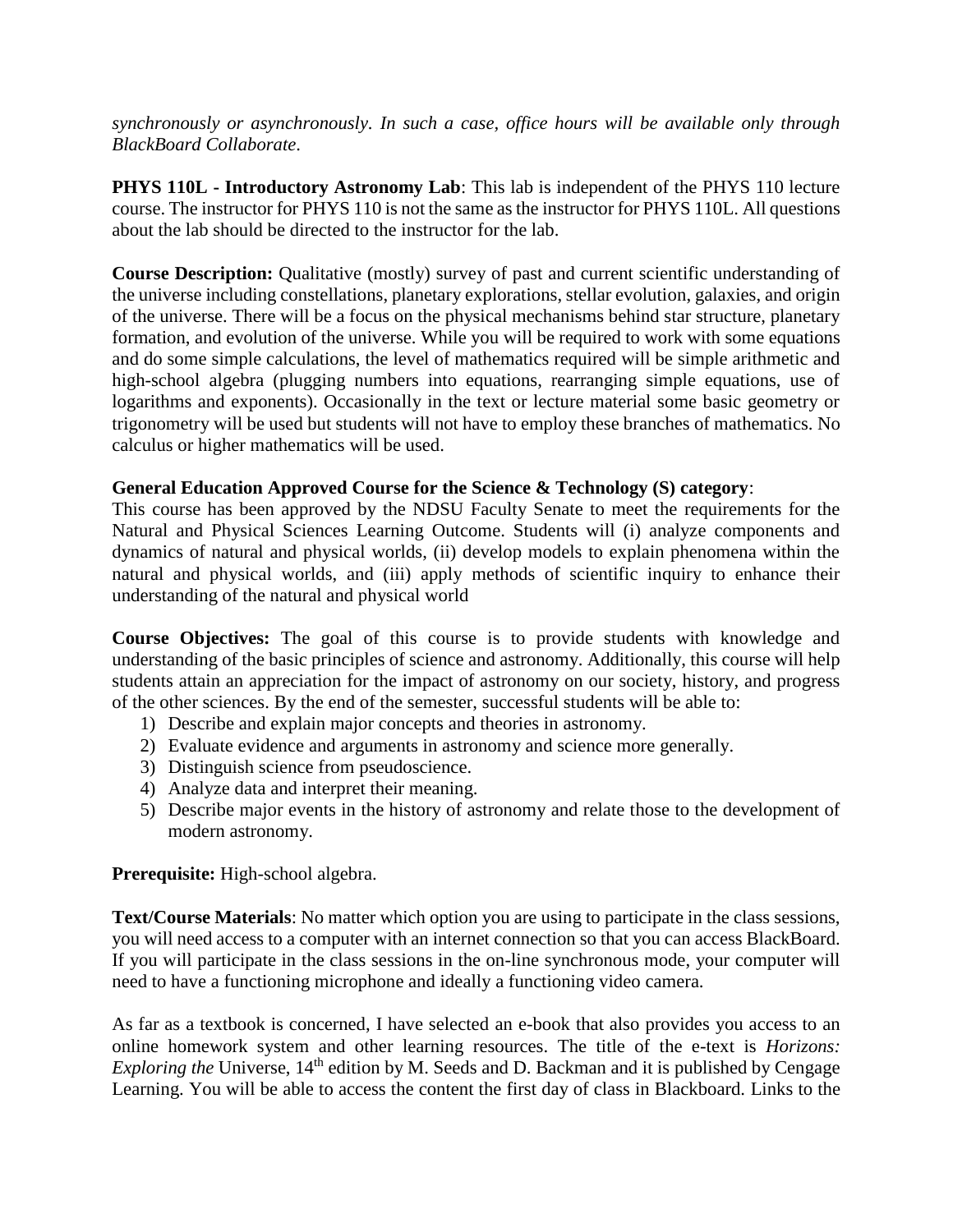e-text will be available at the top of the main Course Content page in BlackBoard, as well as in the learning modules for each week. The cost of your Inclusive Access item has been reduced to below-market prices and will be billed to your student account during the first week of class. Watch your NDSU email for more details closer to the start of the semester!

Those attending classes live should bring to class every day several blank sheets of paper, a writing implement, and a device with a calculator. Those participating on-line will also have to have the equivalent handy to participate in the activities.

## **Course Outline:**

The weekly schedule and topics to be covered are given below.

Week 1 (Aug  $23 - 27$ ): Here and Now (Chapter 1)

- Week 2 (Aug 30 Sept 3): A User's Guide to the Sky (Chapter 2) and Cycles of the Sun and Moon (Chapter 3)
- Week 3 (Sept  $6 10$ ): The Origin of Modern Astronomy (Chapter 4)
- Week 4 (Sept  $13 17$ ): Light and Telescopes (Chapter 5) and Atoms and Spectra (Chapter 6)
- Week 5 (Sept  $20 24$ ): The Sun (Chapter 7)
- Week 6 (Sept 27 Oct 1): The Family of Stars (Chapter 8)
- Week 7 (Oct  $4 8$ ): The Formation and Structure of Stars (Chapter 9)
- Week 8 (Oct  $11 15$ ): The Deaths of Stars (Chapter 10) \*\*\*\* Boss Battle 1 \*\*\*\*
- Week 9 (Oct  $18 22$ ): Neutron Stars and Black Holes (Chapter 11)
- Week 10 (Oct 25 29): Modern Cosmology (Chapter 14)
- Week 11 (Nov  $1 5$ ): Origin of the Solar System and Extrasolar Planets (Chapter 15)
- Week 12 (Nov  $8 12$ ): Earth and Moon: Bases for Comparative Planetology (Chapter 16)
- Week 13 (Nov  $15 19$ ): Mercury, Venus, and Mars (Chapter 17)
- Week 14 (Nov 22 26): The Outer Solar System (Chapter 18)
- Week 15 (Nov 29 Dec 3): Meteorites, Asteroids, and Comets (Chapter 19) \*\*\*\* Boss Battle 2 \*\*\*\*

Week 16 (Dec 6 – 10): Astrobiology: Life on Other Worlds (Chapter 20) Dead Week Finals Week (Dec 13 - 17) \*\*\*\* Final Boss Battle \*\*\*\*\* **Tuesday, December 14 at 1:00 PM**.

**Communication**: Email correspondence should be considered the formal means of communication for this course. Please be aware of your tone, grammar, and sentence structure. Messages should include a salutation, e.g., "Hi Dr. Wood" but *not* "Hey" or "Dude". Messages will be responded to in a timeframe as indicated at the beginning of this syllabus. In return, I expect a similar response time from you when contacted. *All email messages should include 'PHYS 110' in the subject line.* Messages that do not conform to the above criteria will be ignored. For more information on effective emails, see<http://bit.ly/2bJzgiK>

Emails to Dr. Wood should be reserved for *specific grade-related concerns or personal issues.* General questions about how the course operates (logistics) or about course content should be posted to the *Question and Answer Discussion Forum* (Q&A Forum) on BlackBoard. This is located on the Assignments page. I will respond to your posts on the forum so that your peers can benefit from seeing the responses. In addition, your peers may post a reply if they are able to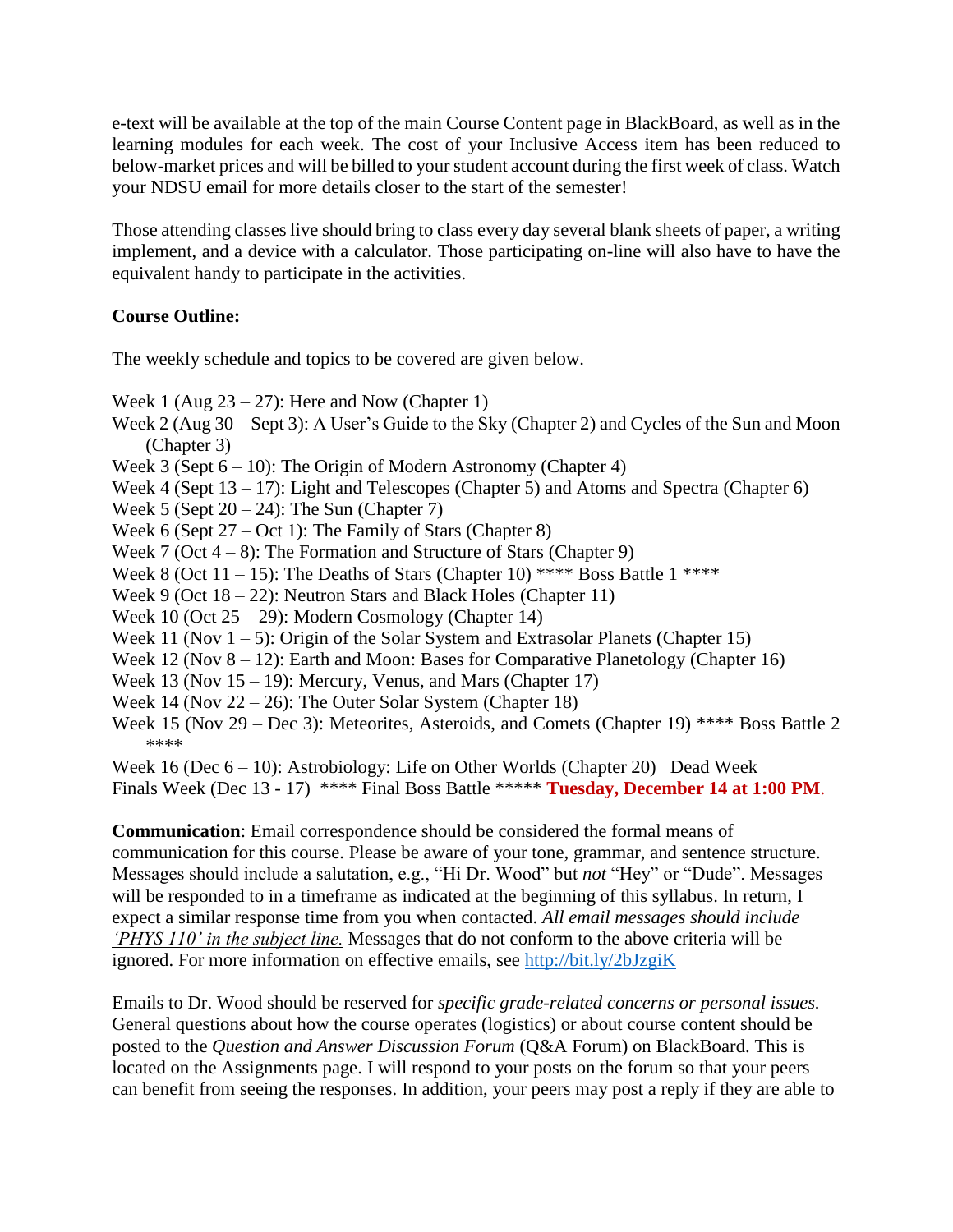answer a particular question. If you have a question that is the same as one that has been posted on the Q&A Forum, please wait for Dr. Wood (or a student) to respond. DO NOT send an e-mail with the same question. Also, DO NOT post the same question on the Q&A forum more than once (this means that if you have a question, make sure that the same question hasn't already been posted).

**Technical Support**: If you need assistance logging onto BlackBoard or any other NDSU account that you may need to access for this course or if you have any other technical computer questions, you are directed to contact the Information Technology staff via the HelpDesk [\(ndsu.helpdesk@ndsu.edu,](mailto:ndsu.helpdesk@ndsu.edu) 701-231-8685). If they cannot help you, they will be able to direct you to someone who can. You should contact Dr. Wood with questions about how to navigate the BlackBoard site for the course once you are logged in.

**Learner Assessment (or how you will earn a grade in this course)**: We will use a GAMEFUL LEARNING approach in PHYS 110, which has the following features:

- *Earning up*: During the course, you'll attempt missions and challenges to attain success. You earn experience points (XP) after successfully completing course tasks. Each accomplishment, whether small or large, earns XP so you can level up.
- *Increased autonomy*: As the learner, you choose how to demonstrate learning and how you want to engage with the course content. There are multiple missions and challenges that offer you different ways to interact with course content. You decide how you'll earn XP and level up!
- *Freedom to fail*: Your final grade won't suffer if you take risks. If you fail a mission or challenge you'll be able to complete other tasks to earn XP. In addition, you will be able to revise and resubmit your work for some, but not all, missions and challenges.
- *Tangible progress*: You can see your progress as you gain experience and reach levels. It's just addition: add up your XP to see how far you've leveled up.

| <b>XP Required</b> | Level                                  | <b>Grade Equivalent</b> |
|--------------------|----------------------------------------|-------------------------|
| 21,000 XP          | PI (principal investigator)            |                         |
| 18,000 XP          | Post-doc (post-doctoral researcher)    |                         |
| 15,000 XP          | PhD student (doctoral student)         |                         |
| 12,000 XP          | URA (undergraduate research assistant) |                         |
| $< 12,000$ XP      | Non-scientist                          |                         |

## \*\*\*\* *Missed Deadlines* \*\*\*\*

Submitting late work is unacceptable! Deadlines for missions and challenges are discussed in class and posted well in advance. Thus, all course work must be submitted by or before the deadlines to earn XP. You may submit work early. Technical issues or loss of Internet connection *are not acceptable* excuses for submitting late work. Plan ahead! In addition, because there are many different ways to earn XP and because no one should wait for the last minute to submit an assignment, I will also not typically allow work to be made up if a deadline is missed due to a short-term illness (e.g., 1 day) or other absence. However, exceptions may be made for cases where illness/absence lasts longer than a day or two.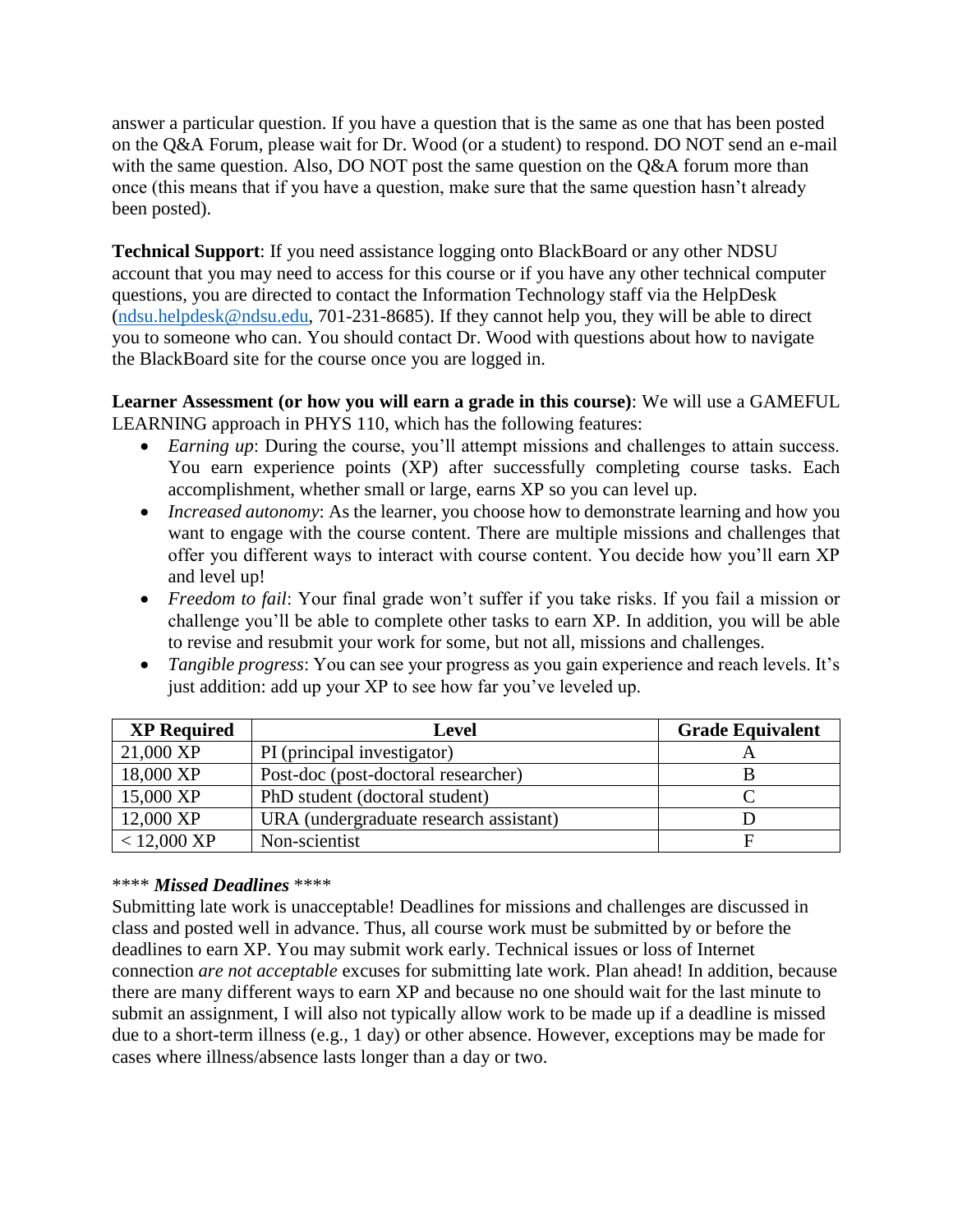*How do you earn XP and level up*? You earn XP by completing course tasks, both in and out of class. Course tasks are divided into two types: missions and challenges. Missions are core assignments for the course, and challenges require a bit more effort. See below for brief descriptions. All course tasks will be discussed in more detail in class or via BlackBoard.

| <b>Type</b>    | <b>Task</b>                                                  | <b>Total Possible</b> |
|----------------|--------------------------------------------------------------|-----------------------|
|                |                                                              | <b>XP</b>             |
| Mission        | Complete quiz on the course syllabus                         | 200                   |
| Mission        | Boss Battles 1 and 2; 2 possible; 4000 XP each               | 8000                  |
| <b>Mission</b> | Comprehension check quizzes; 16 possible; 100-200 XP each    | 2650                  |
| Mission        | End-of-class retrieval practice; 20 possible, 200 XP each    | 4000                  |
| Mission        | <b>Final Boss Battle</b>                                     | 4000                  |
| Challenge      | Drop-in help; 10 possible, 250 XP each                       | 2500                  |
| Challenge      | Cengage Webassign HW <sup>1</sup> ; 18 possible, 120 XP each | 2160                  |
| Challenge      | Science in Media Project                                     | 5000                  |
| Challenge      | Design Your Own (Science) Adventure; 2,000 - 5,000           | <b>TBD</b>            |
|                | depending on task                                            |                       |
|                | Total XP (Not counting the DYOSA):                           | 28,510                |

<sup>1</sup>Note that there are two homework assignments in Week 2 and Week 4. There is only one HW assignment for each of the other weeks.

#### *Mission Descriptions*

Brief descriptions of each mission are provided below. Details for each mission will be discussed during class and/or provided on BlackBoard.

## **Course Syllabus Quiz (200 XP)**

Complete the quiz on the syllabus available on the Syllabus page of the BlackBoard site for this course. You may re-take this quiz as often as you like, but you must eventually get every question correct to pass the course.

**Deadline:** Tuesday, August 31 at 5:00 PM.

#### **Boss Battles (or tests of knowledge and skills) (8,000 XP – 4,000 each, 2 possible)**

Demonstrate understanding of core astronomy principles and quantitative reasoning skills. These will be administered via BlackBoard and you have just one attempt. The exam may be broken up into more than one section, with each section being timed. You may attempt the Boss Battle at any time during the 24-hour period of the day of the Boss Battle. You may use your textbook, course lecture materials, and your own notes, but you may not consult/communicate with a living person during the test. Boss Battle 1 will take place on October 14 and Boss Battle 2 on December 2. We will not have a class meeting on those days and you will have from 12:01 AM until 11:59 PM on the test date to take the exam.

# **Comprehension check quizzes (2650 XP - 16 possible, 100-200 XP each)**

Each week you will take a quiz designed to test your comprehension of the reading/lecture material for that week. The comprehension check for each week can be found by clicking on Course Content and then the link for that week. Typically, the quiz for a given week will be made available on BlackBoard at least one week before it is due, and must be completed by 1:30 PM on Tuesday of the week it is due. The exception is the CC for Week 1, which is due at 11:59 PM on Friday, August 27. It is highly recommended that you get in the habit of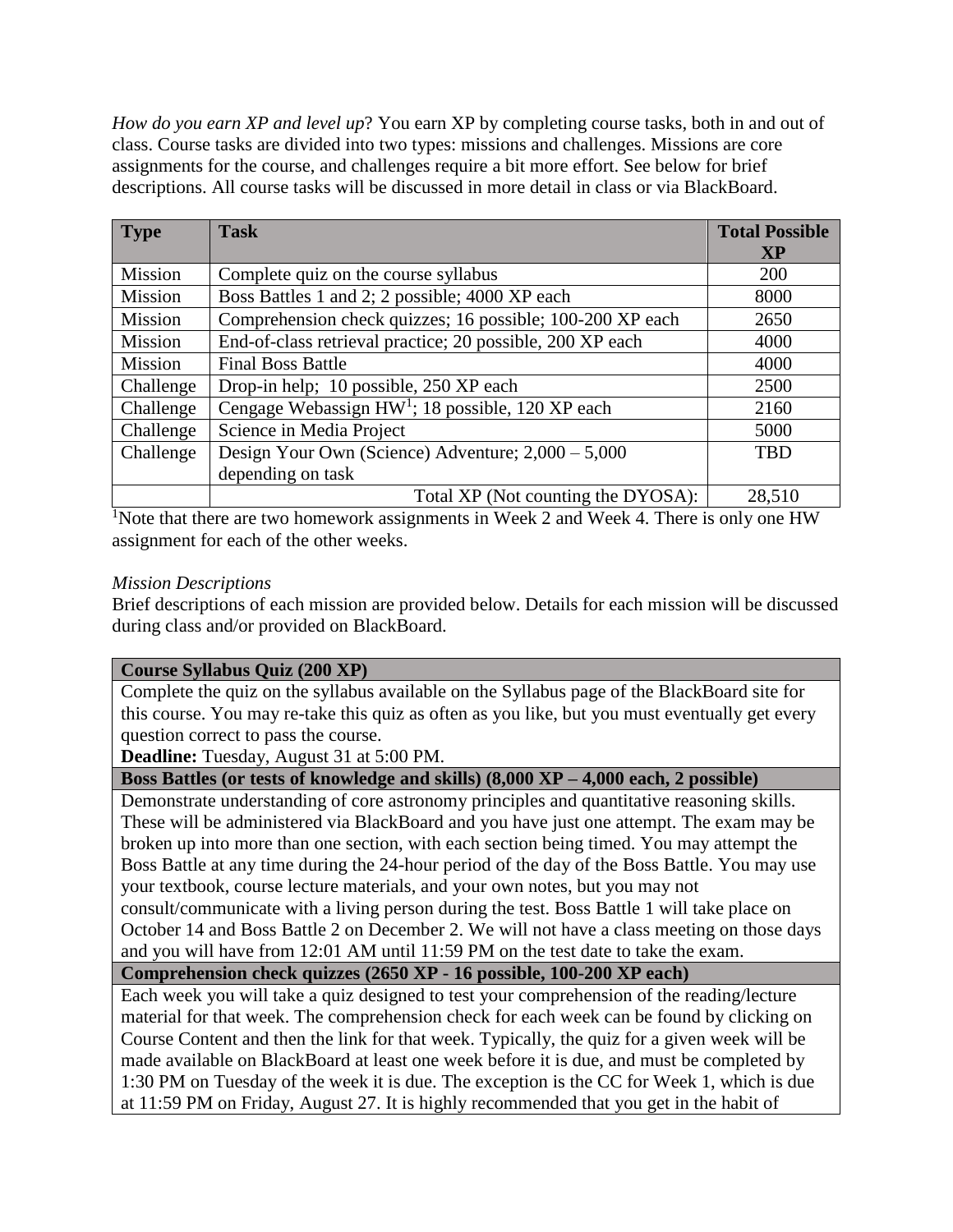reading the relevant chapter(s), viewing the lecture videos, and completing the quiz before class meets on Tuesday of the week it is due. This is to help you prepare for any in-class activities. You will be able to attempt each quiz two times and your highest score will be recorded. Each quiz will have between 10 and 20 questions worth 10 XP apiece.

## **End-of-class retrieval practice (4000 XP, 20 possible, 200 XP each)**

At the end of each of 20 class periods throughout the semester, the instructor will pose one or more question for you to answer in the last 5-10 minutes of the class. Those attending class live will write their answer(s) on a sheet of paper and hand it in to the TA. Those attending class on-line synchronously will send their answer to the instructor via e-mail within a few minutes of the end of class. Those who must participate in the class on-line asynchronously will need to submit their answer(s) via e-mail immediately on completion of viewing the video of the class session.

## **Final Boss Battle (4000 XP)**

This is a test similar to Boss Battles 1 and 2 in that it will be administered via Black Board over a 24-hour period on the day scheduled for the final exam for this course. Approximately 2/3 of the exam will be cumulative (i.e., cover material covered in Boss Battles 1 and 2) and 1/3 will cover material since Boss Battle 3.

## *Challenge Descriptions*

Brief descriptions of each challenge are provided below. Details for each challenge will be discussed in class and detailed descriptions will be provided on BlackBoard.

## **Drop-in help (2500 XP - 10 possible, 250 XP each)**

Work with Dr. Wood (live or remotely) during his published office hours (see above) or via appointment to review course content. You are encouraged to do this whenever you have questions or need a little assistance understanding the material, but you can only receive credit for 10 of these "visits". To gain credit for these sessions, you must have a substantial interaction related to course content and make sure that Dr. Wood records your name. Simply showing up for office hours and listening to other students ask questions will not be sufficient to earn the points.

## **Cengage Webassign Homework (2160 XP - 18 possible, 120 XP each)**

Along with your purchase of the e-text, you will have access to other learning materials on the Cengage website for the text. This includes practice HW questions and problems. Each book chapter has a set of HW that contains 12 questions (and frequently a bonus question). Because there are two weeks in which we cover two chapters, there are two weeks that will have two sets of homework. You will have three attempts to do each HW assignment and these assignments must be completed by midnight on the Friday of the corresponding week.

## **Science in the Media Project (5000 XP)**

You will evaluate a scientific news article dealing with astronomy that has been published in the mainstream media and compare it to the original scientific research article.

**Deadline**: This project consists of multiple steps, and each step will have a separate due date. See BlackBoard for dates.

## **Design Your Own (Science) Adventure (2,000 – 5,000 depending on task)**

Design your own project that aligns with the goals of the course. Dr. Wood must approve the scope of the project BEFORE you begin working on it.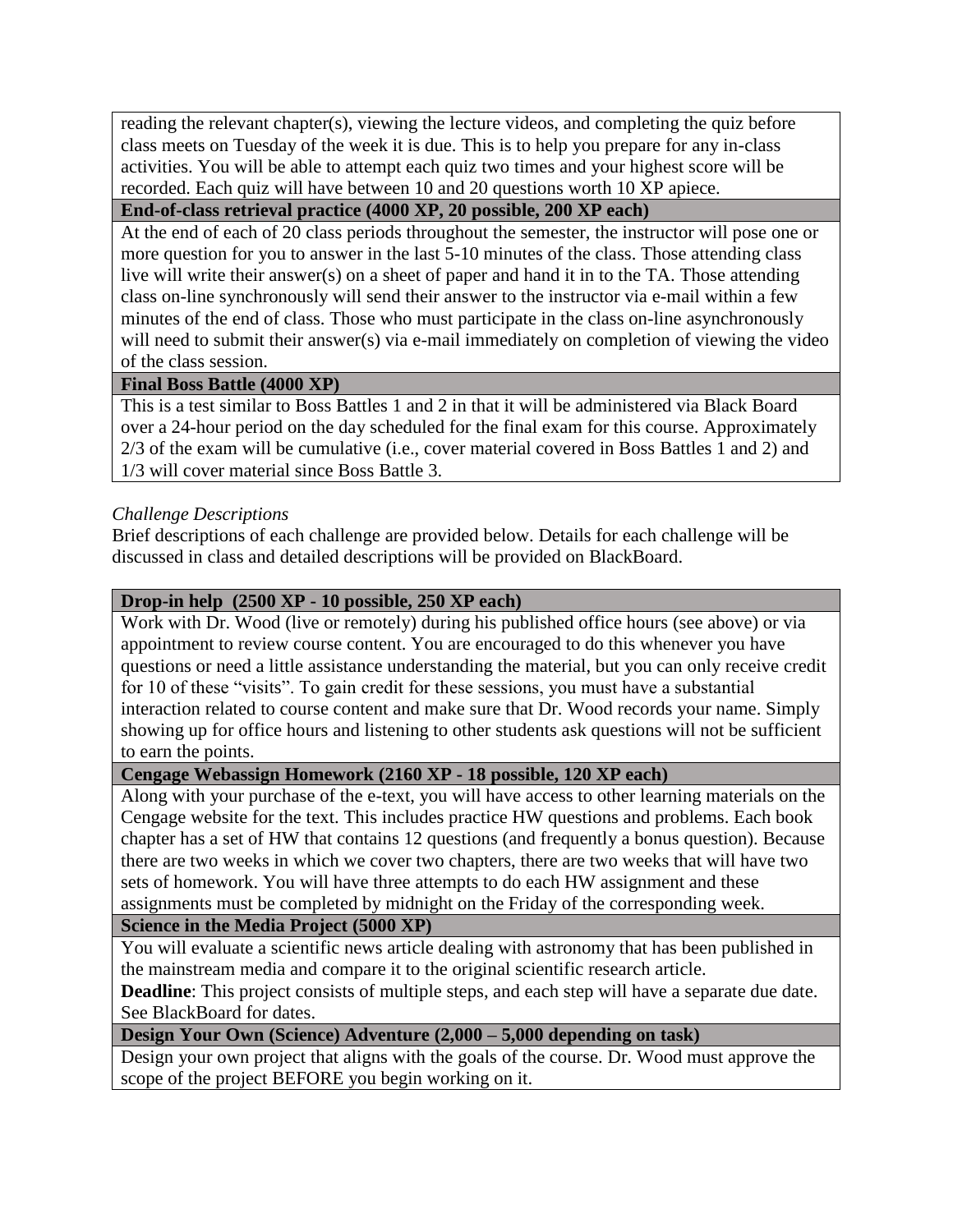#### **Professionalism:**

As a future professional, you should work to develop your **professionalism** while in college. Professionalism doesn't just happen; you must work on it. The "**5 Ps**" are helpful for guiding your professional growth:

- 1) **Be prompt**. I expect students to arrive on time to class (whether live or synchronous online) and submit work by the deadlines. Late work will generally not be accepted except in extenuating circumstances.
- 2) **Be present**. I expect student to NOT be distracted by devices and others during live class. If participating on-line, make sure your microphone is muted unless you are actually speaking and try as much as possible to participate from a location as free from distractions as possible (although I realize that this might not be possible in every case).
- 3) **Be persistent**. I expect students to persevere when the work becomes challenging and to seek out strategies to assist them in overcoming difficulties.
- 4) **Be personable**. I expect students to actively and respectfully engage with each other and me.
- 5) **Be principled**. I expect students to exhibit strong character, respect for others, and honesty at all times.

**Attendance**: According to NDSU Policy 333 [\(https://www.ndsu.edu/fileadmin/policy/333.pdf\)](https://www.ndsu.edu/fileadmin/policy/333.pdf), attendance in classes (either in-person or virtually) is expected and important. Plan to attend every class session live or on-line synchronously and participate actively (see section on professionalism above). It is not entirely possible to make up many of the experiences missed in the live or synchronous classroom. It is understood that in the current circumstances of life it may not always be possible to participate live or synchronously on-line, which is why the asynchronous option is also available. Again, it is important to attend live or on-line synchronous sessions whenever possible. Be proactive when communicating absences and contact Dr. Wood if you have concerns about attendance.

**COVID-19-Related Course Requirements**: As of August 18, 2021, NDSU is strongly recommending that *all* people wear masks in indoor spaces when social distancing cannot be maintained. Furthermore, wearing a mask (properly) is required in all classroom settings. You must be wearing a mask to be allowed into the classroom. Even if the university lifts the universitywide mask mandate, this class' faculty member (Dr. Wood) has reserved the right to require masks in the classroom during the semester. In case of any changes, you will be notified and this syllabus will be updated.

Students who are NOT vaccinated are required to follow CDC guidelines, which include wearing a mask in class and maintain physical distancing. Information on the CDC's guidelines for nonfully vaccinated individuals can be found here: [https://www.cdc.gov/coronavirus/2019-](https://www.cdc.gov/coronavirus/2019-ncov/prevent-getting-sick/prevention.html)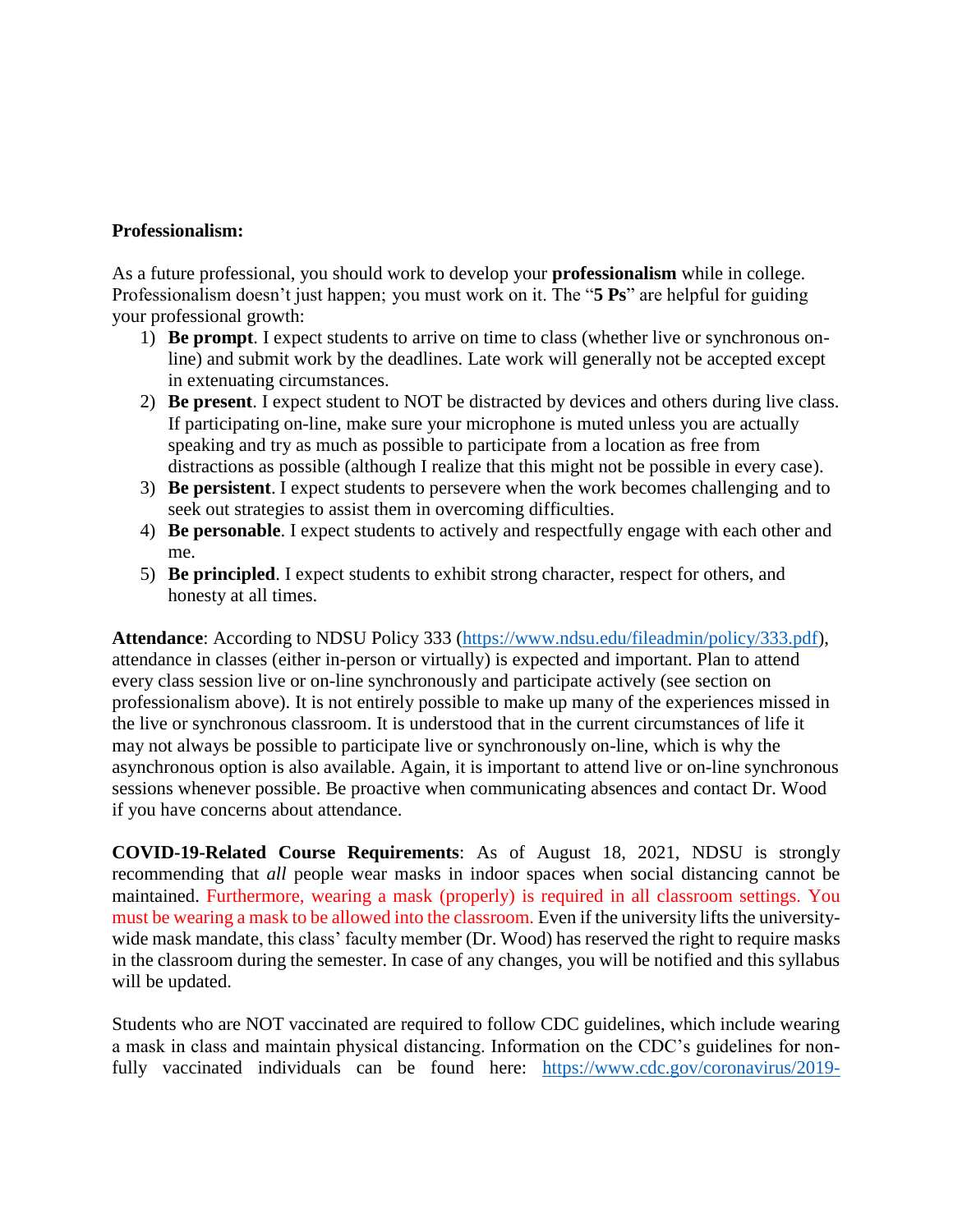[ncov/prevent-getting-sick/prevention.html.](https://www.cdc.gov/coronavirus/2019-ncov/prevent-getting-sick/prevention.html) Please note that these guidelines may also change as the pandemic evolves.

Similar to other contagious infectious diseases, students should not come to class if they experience COVID-like symptoms. If a student is infected with COVID-19, or is a contact of an infected person, they should immediately inform their course instructor via an official means of communication, and isolate/quarantine at home according to CDC guidelines: [https://www.cdc.gov/coronavirus/2019-ncov/if-you-are-sick/quarantine.html.](https://www.cdc.gov/coronavirus/2019-ncov/if-you-are-sick/quarantine.html) Consistent with NDSU policies and procedures (including, but not limited to NDSU Policy 331.1: Course Syllabus, NDSU Policy 606: Guidelines for Student Requests for Reasonable Accommodation), faculty will offer the student a reasonable accommodation to maintain instructional continuity.

Students that are considered at high risk of severe illness if infected with COVID-19 are encouraged to inform the course coordinator during the first week of class to request reasonable accommodations (if desired). For additional information, please see:

[https://www.cdc.gov/coronavirus/2019-ncov/need-extra-precautions/people-with-medical](https://www.cdc.gov/coronavirus/2019-ncov/need-extra-precautions/people-with-medical-conditions.html)[conditions.html.](https://www.cdc.gov/coronavirus/2019-ncov/need-extra-precautions/people-with-medical-conditions.html)

**Well-being Resources on Campus and in the Community:** As a member of the NDSU community, resources are available for you should you need help in dealing with adverse reactions to things happening in the world today. A variety of resources are listed below:

For students on campus and remotely (telehealth): Counseling Services: 701-231-7671 Disability Services: 701-231-8463 Student Health Service: 701-231-7331

In a crisis or emergency situation: Call University Police: 701-231-8998 Call 911 Go to a Hospital Emergency Room Go to Prairie St. Johns for a Needs Assessment: 701-476-721 (510 4th St. S.) Call the FirstLink Help Line: 1-800-273- TALK (8255) or 2-1-1 Call Rape and Abuse Crisis Center: 701-293-7273

#### **Code of Academic Conduct:**

- All work in this course must be completed in a manner consistent with NDSU University Senate Policy, Section 335: Code of Academic Responsibility and Conduct. <http://www.ndsu.nodak.edu/policy/335.htm>
- Academic dishonesty in any of the exams or assignments can result in an **F** for the course, and could lead to additional penalties up to and possibility including suspension or expulsion.
- Informational resources about academic honesty for students can be found at [www.ndsu.edu/academichonesty.](http://www.ndsu.edu/academichonesty)

#### **Americans with Disabilities Act:**

Any students with disabilities or other needs who require special accommodations in this course should contact the NDSU Disabilities Services Office [\(https://www.ndsu.edu/disabilityservices/\)](https://www.ndsu.edu/disabilityservices/), 17 Main Library, but are also invited to share these concerns, in confidence, with the course instructor as soon as possible.